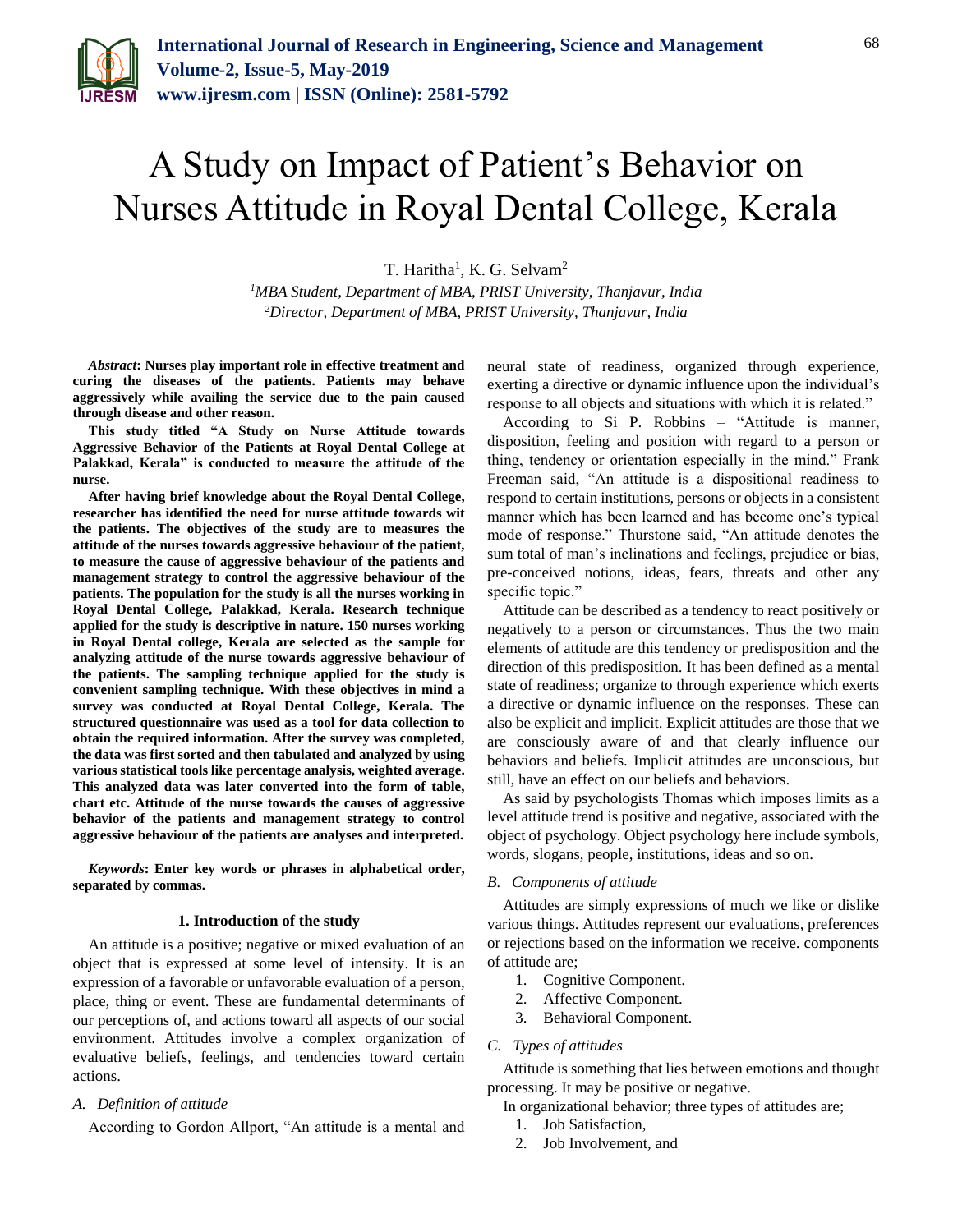

- 3. Organizational Commitment.
- *1) Barriers to change attitudes*

Employees' attitudes can be changed and sometimes it is in the best interests of management to try to do so. Barriers to Change Attitudes are;

- Prior Commitment.
- Insufficient Information.
- Balance and Consistency.
- Lack of Resources.
- Improper Reward System.
- Resistance to Change.
- *2) Prior commitment*

When people feel a commitment towards a particular course of action that has already been agreed upon and thus it becomes difficult for them to change or accept the new ways of functioning.

*3) Insufficient information*

It also acts as a major barrier to change attitudes. Sometimes people do not see a reason why they should change their attitude due to unavailability of adequate information. Sometimes people do not see a reason why they should change their attitude due to unavailability of adequate information.

*4) Balance and consistency*

Another obstacle to a change of attitude is the attitude theory of balance and consistency. That is human beings prefer their attitudes about people and things to be in line with their behaviors towards each other and objects.

*5) Lack of resources*

If plans become excessively ambitious, they can sometimes be obstructed by the lack of resources on the part of a company or organization. So, in this case, if the organization wants to change the attitude of the employees towards the new plan, sometimes it becomes impossible for the lack of resources to achieve this.

*6) Improper reward system*

Sometimes, an improper reward system acts as a barrier to change attitude. If an organization places too much emphasis on short-term performance and results, managers may ignore longer-term issues as they set goals and formulate plans to achieve higher profits in short term. If this reward system is introduced in the organization, then the employees are not motivated to change their attitude.

# *7) Resistance to change*

Another barrier is resistance to change. Basically, change is a continuous process within and outside the organization to achieve the set goal. When the authority changes a plan of the organization the employees have to change themselves. But some of them do not like this. If their attitude regarding the change of plan cannot be changed, the organization will not be successful.

#### **2. Review of literature**

1. In Pakistan according to Mohammad Hussain Khan (2007) studied on patients' satisfaction with the nursing care. According to Mohammad Hussain Khan "Patient satisfaction is the major component of the nursing care, and it is very necessary to mapping outpatients, and nurses perception of increase the patient's satisfaction and provide better nursing care to the ill patients and also the prevention of the diseases (Khan, Hassan et al. 2007).

- 2. Persky, Nilson&Sorlie (2008) worked on the nurses' perception regarding nurse caring behaviors and patient's satisfaction in the different hospitals. According to them, nurses of medical, surgical and orthopedic who provide care to the elder's patients' have knowledge about the elderly patients' illness, and also they understand the situation of the elder patients. 49% nurses said that they could not provide good nursing care in the medical, orthopedic and surgical wards as compared to other indoor departments due to the shortage of time and increasing workload. 51% nurses of all these departments failed to delivered good nursing care and speaking with empathy due to the little time (Persky, Nelson et al. 2008).
- 3. Valente.S.M (2010) also conducted research on the human caring behavior and the interpersonal relationship of patient and nurses. According to them there was a great connection between the health care provider (nurses) and the patients and they possess many of the same attributes which were founded in the interpersonal relationship such as patient satisfaction with the nurse caring behavior and positive expectations of the patients from the nurses (Valente 2010).
- 4. Hauck & Winsset (2011) studied nurse caring relationship with the patient, in which they postulated that, Caring relationship exists between the nurse and the patient and gives positive outcomes of the patient's satisfaction with the good interaction collaboration of both nurse and patient. According to Hauck & Winsset (2011), Caring is the central focus of any health care provider, and that is possible by showing empathy with patients, safeguarding the patient, giving respect and dignity (Winsett and Hauck 2011).
- 5. According to Duffy (2013)"Nurse caring behavior is the individualized connection between health care provider and the health care receiver. Reciprocal dialogues were more necessary to build the trust relationship between the nurse and the patient. Both the participants must be engaged activity providing care and giving positive feedback. In which includes the verbal and non-verbal communication of the patient and the nurse (Duffy, 2013).
- 6. In Pakistan according to the Ayyub Rehan (2015)"Provision of quality care and good nurses' behaviors with the patients is necessary to fulfill the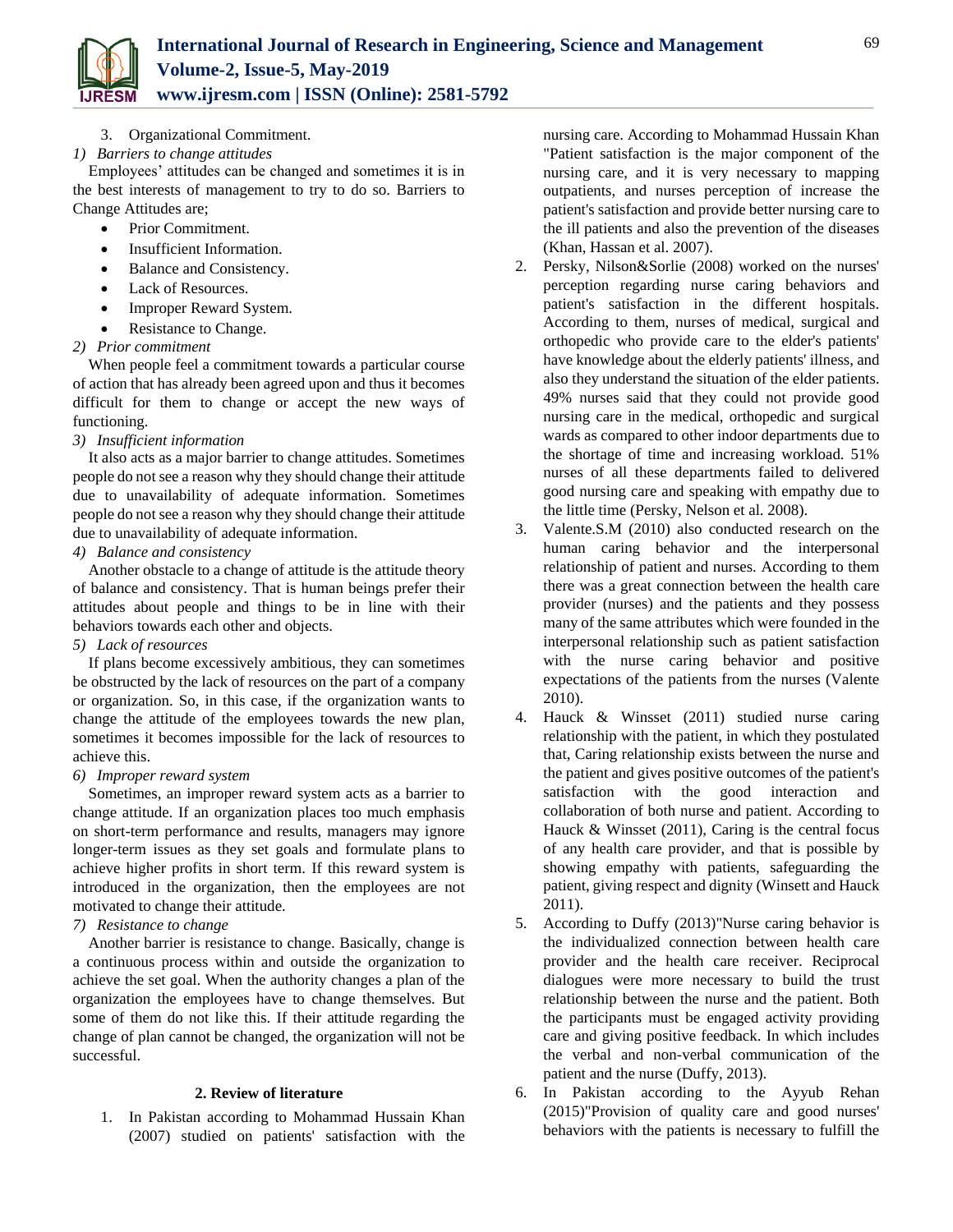

patients' needs and expectations at a satisfactory level." According to him patient's satisfaction ratio with nurse caring behaviors was only 54%, and 46% patients were not satisfied with the nursing care and also their behaviors (Rehan and Kanji 2015).

#### **3. Research methodology**

Research methodology is a way of systematically solving the research problem. Research methodology deals with the research design used and methods used to present the study.

#### *A. Research design*

A research design is a detailed blue print used to guide a research study toward its objective. The process of designing a research study involves many interrelated decisions. The most significant decision is the choice of research approach, because it determines how the information will be obtained. The choice of the research approach depends on the nature of the research that one wants to do.

#### *B. Descriptive research*

The research design adopted for this study is "Descriptive Research". Descriptive method was adopted because it deals with description of the state of affairs as it exists at present. It also known as statistical research, describes data and characteristics about the population or phenomenon being studied.

#### *C. Sources and collection of data*

The task of data collection begins after research problems have been defined and research design checked out. The research can obtain data from:

- Primary data
- Secondary data
- *Primary data:* Primary data are those, which are collected fresh and first time and thus happen to be original in character for the study primary data involves questioners. Structures questionnaire has been prepared with the objectives of the study in mind. The data collected from the nurses working in Royal Dental College, Palakkad, Kerala.
- *Secondary data:* The data related to the study are collected from some of the secondary sources of data. Secondary data was collected from internet, various book, journals, magazines and company records.

#### *D. Title of the research*

A Study on Impact of Patient's Behavior on Nurses Attitude in Royal Dental College, Kerala.

# *E. Area of the research*

The study on the project conducted in Chalissery, Palakkad, Kerala.

# *F. Period of the research*

The stud on the project Mar 2019 – May 2019

## *G. Sampling technique*

Convenience sampling is a non-probability sampling designing in which formal or data for the research are gathered from members to the population conceivability accessible to the research. That is respondents for the study are selected based on the availability and accessibility of the employee to participate in the research.

#### *H. Sampling size*

Nurses, who are working in Royal Dental College, Palakkad, Kerala have been selected as the respondent for the research. So sampling size of the study is 150.

## *I. Data processing*

Collected data are entered in the Microsoft Excel and SPSS for processing of data. Then statistical tools are used to arrive some conclusions.

- *J. Statistic tool used for analysis*
	- Percentage Analysis
	- Weighted Average
	- Chi-Square

# *K. Scope of the study*

- The result of the study is helpful for Royal Dental College to identify the behavior of the patients and act according to their behavior.
- The study may be helpful researcher, who wants to conduct the research on the same topic.
- The research will be helpful for the Royal Dental College to know about strategy followed by nurses to handle the aggressive behaviour of the patients.
- This thesis will be helpful for the hospital to identify the weaker area for managing the patients and try to find the opportunities for improvement in that specific area.

# *L. Limitations of the study*

- The result of the study depends upon the information furnished by the nurse.
- The sample taken for the surveys were based on convenient sampling hence may contain an element of bias.
- Due to the time constraints, there is a possibility of error as a result of the hasty curry of data by the respondents.
- The sample size of the respondents for the surveys undertaken is very small hence the accuracy of the results obtained may be less.
- The findings of the study are confined only to the question asked in the questionnaire and through personal interviews.

#### **4. Weighted average**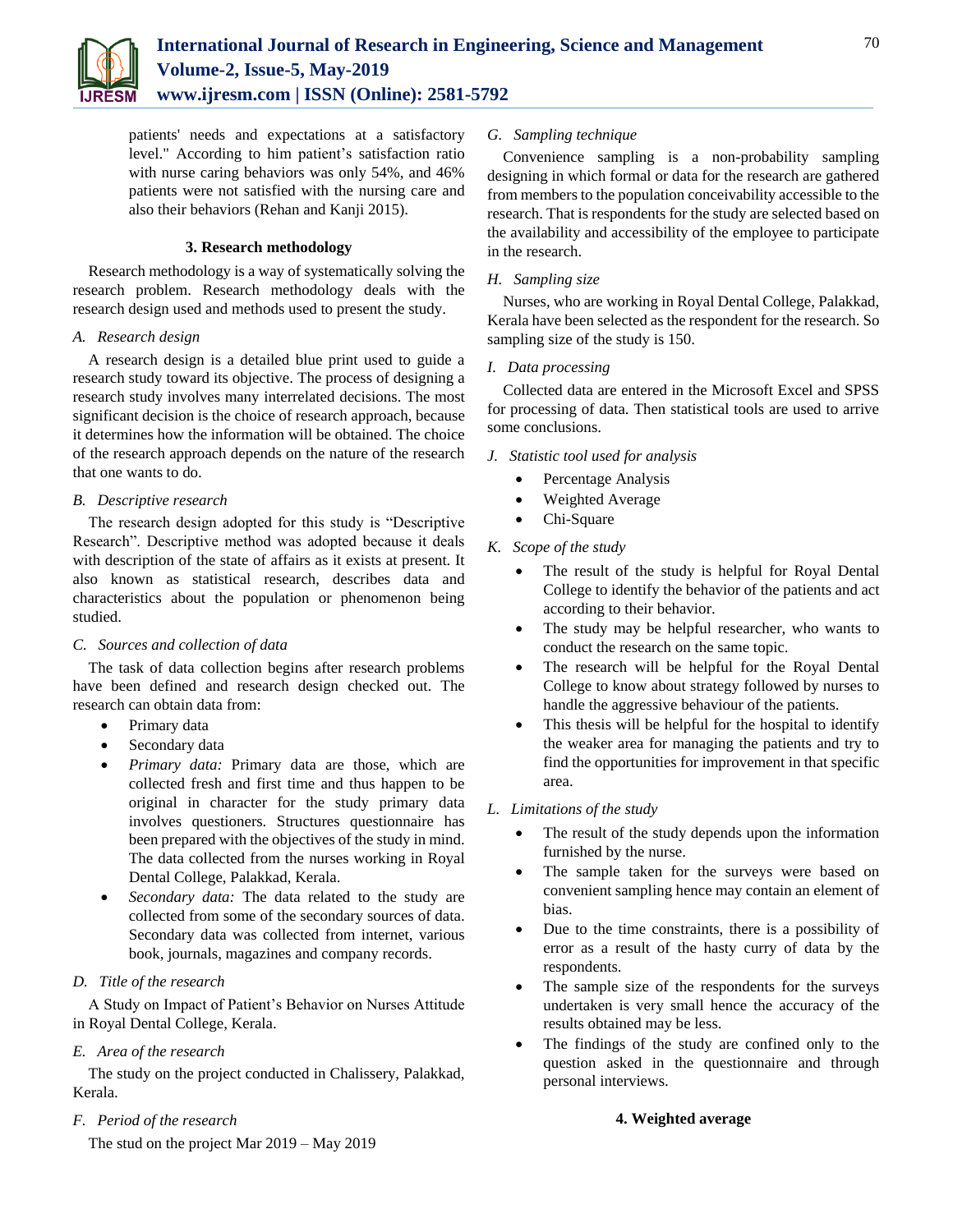

# **International Journal of Research in Engineering, Science and Management Volume-2, Issue-5, May-2019 www.ijresm.com | ISSN (Online): 2581-5792**

#### Table 1

Weighted Average for Nurses Attitude Causes of Aggressive Behavior of Patients

| S. No. | Nurse attitude on Causes of Aggressive Behavior of the Patients                                  |    | Weight               |    |    | Weighted | Rank    |                |
|--------|--------------------------------------------------------------------------------------------------|----|----------------------|----|----|----------|---------|----------------|
|        |                                                                                                  |    |                      |    | 4  | 5        | Average |                |
|        | Patient who is aggressive towards nurses due to the pain caused by disease                       | 74 | 50                   | 20 | 4  | 2        | 1.73    |                |
| 2      | Aggressive patient will calm down automatically if left alone                                    | 65 | 45                   | 28 | 8  | 4        | 1.94    | 2              |
| 3      | Patient is aggressive because of the environment he\she is in                                    | 52 | 58                   | 25 | 10 | 5        | 2.05    | 3              |
| 4      | Patient is aggressive because he/she is ill                                                      | 57 | 45                   | 25 | 18 | 5        | 2.13    | $\overline{4}$ |
| 5      | Cultural misunderstandings between patient and nurses can lead to aggression.                    | 35 | 45                   | 45 | 15 | 10       | 2.47    | $\overline{5}$ |
| 6      | Poor communication between nurses and patient leads to patient aggression                        | 30 | 45                   | 48 | 20 | 7        | 2.53    | 6              |
| 7      | There are types of patients who frequently become aggressive towards nurses                      | 40 | 30                   | 45 | 25 | 10       | 2.57    |                |
| 8      | Patient from particular cultural groups are more prone to aggression.                            | 34 | 38                   | 43 | 23 | 12       | 2.61    | 8              |
| 9      | It is largely situations that contribute towards the aggression behavior of patient.             | 35 | 40                   | 38 | 20 | 17       | 2.63    | 9              |
| 10     | Gender mix of nurses on the wards is important in the management of aggression.                  | 29 | 34                   | 45 | 27 | 15       | 2.77    | 10             |
| 11     | Improved one to one relationships between nurses and patient can reduce the incidence of patient | 25 | 36                   | 40 | 25 | 24       | 2.91    | 11             |
|        | aggression and violence                                                                          |    |                      |    |    |          |         |                |
| 12     | It is difficult to prevent patient from becoming violent or aggressive behavior                  | 18 | 31                   | 52 | 34 | 15       | 2.98    | 12             |
| 13     | Restrictive care environments can contribute towards patient aggression and violence             | 23 | 32                   | 40 | 31 | 24       | 3.01    | 13             |
| 14     | Other people make patient aggressive or violent.                                                 | 15 | 23                   | 43 | 35 | 34       | 3.33    | 14             |
| 15     | Patient commonly becomes aggressive because nurses do not listen to him\her                      | 15 | 34<br>20<br>45<br>36 |    |    | 3.37     | 15      |                |
| 16     | If the physical environment were different, patient would be less aggressive                     | 10 | 20                   | 35 | 45 | 40       | 3.57    | 16             |

|  |  | Table 2 |     |  |     |  |  |
|--|--|---------|-----|--|-----|--|--|
|  |  |         | ___ |  | $-$ |  |  |

| Nurse attitude on Managing Aggressive Behavior of the Patients |                                                                                              |        |    |    |          |      |         |                |
|----------------------------------------------------------------|----------------------------------------------------------------------------------------------|--------|----|----|----------|------|---------|----------------|
| S. No.                                                         | Nurse attitude on Managing Aggressive Behavior of the Patients                               | Weight |    |    | Weighted | Rank |         |                |
|                                                                |                                                                                              |        |    | 3  | 4        | 5    | Average |                |
|                                                                | When a patient is violent, seclusion is one of the most effective approaches to use.         | 45     | 53 | 31 | 12       | 9    | 2.25    |                |
| 2                                                              | Medication is a valuable approach for treating aggressive and violent behavior.              | 43     | 48 | 32 | 15       | 12   | 2.37    | $\overline{c}$ |
| 3                                                              | Patient who is violent is often restrained for his her own safety.                           | 34     | 45 | 48 | 18       | 5    | 2.43    | 3              |
| 4                                                              | Expressions of aggression do not always require staff intervention.                          | 34     | 45 | 48 | 16       |      | 2.45    | 4              |
| 5                                                              | Physical restraint is sometimes used more than necessary.                                    | 35     | 45 | 45 | 15       | 10   | 2.47    | 5              |
| 6                                                              | Seclusion is sometimes used more than necessary.                                             | 34     | 45 | 35 | 21       | 15   | 2.59    | 6              |
|                                                                | Negotiation could be used more effectively when managing aggression and violence.            | 36     | 24 | 45 | 25       | 20   | 2.79    | $\mathcal{I}$  |
| 8                                                              | Different approaches are used on this ward to manage patient aggression and violence.        | 23     | 34 | 56 | 20       | 17   | 2.83    | 8              |
| 9                                                              | Prescribed medication should be used more frequently to help patients who are aggressive and | 23     | 34 | 54 | 23       | 16   | 2.83    | 9              |
|                                                                | violent.                                                                                     |        |    |    |          |      |         |                |
| 10                                                             | The use of de-escalation is successful in preventing violence                                | 23     | 34 | 45 | 34       | 14   | 2.88    | 10             |
| 11                                                             | Prescribed medication can in some instances lead to patient aggression and violence.         | 24     | 35 | 43 | 28       | 20   | 2.90    | 11             |
| 12                                                             | Alternatives to the use of containment and sedation to manage patient violence could be used | 23     | 34 | 45 | 25       | 23   | 2.94    | 12             |
|                                                                | more frequently.                                                                             |        |    |    |          |      |         |                |
| 13                                                             | Patient aggression could be handled more effectively on this ward.                           | 23     | 34 | 43 | 28       | 22   | 2.95    | 13             |
| 14                                                             | The practice of secluding violent patient should be discontinued.                            | 9      | 18 | 25 | 50       | 48   | 3.73    | 14             |

#### *A. Interpretation*

Among the 16 factor that causes the aggressive behavior of Patients consider for the study, the pain caused by disease is ranked first with weighted average 1.73, followed by the patient will calm down automatically if left alone with the weighted average 1.94. Environmental factor and illness factor ranked 3 and 4 with the weighted average 2.05 and 2.13 respectively.

- Cultural misunderstanding, poor communication between the nurses and patients, and type of customer ranked 5, 6 and 7 with respective weighted average of 2.47, 2.53, and 2.57 respectively.
- Cultural group of the patient, situational factor, gender mix in the ward and poor relationship between the nurse and patients ranked 8, 9, 10, and 11 with respective weighted average of 2.61, 63, 2.77 and 2.91.
- Restrictive care environment, other people behavior, poor listening of nurses towards patient's intention, and physical environment ranked 13, 14, 15, and 16 respectively with scores 3.01, 3.33, 3.37, and 3.57.

#### *B. Interpretation*

- Among the 14 techniques to manage aggressive behavior of Patients consider for the study, seclusion is one of the most effective approaches is ranked first with weighted average 2.21, followed by Medication with the weighted average 2.37 to manage the aggressive behavior of patients. Restrain for the safety and less intervention of the staff ranked 3 and 4 with the weighted average 2.43 and 2.45 respectively.
- More use physical restrain, more use of seclusion, and negotiation with patients ranked 5, 6 and 7 with respective weighted average of 2.47, 2.59, and 2.79 respectively.
- Different approach, prescribed medication, use of deescalation and medication ranked 8, 9, 10, and 11 with respective weighted average of 2.83, 2.83, 2.88 and 2.90.
- Containment and sedation, effective management of ward, discontinue secluding ranked 12, 13, and 14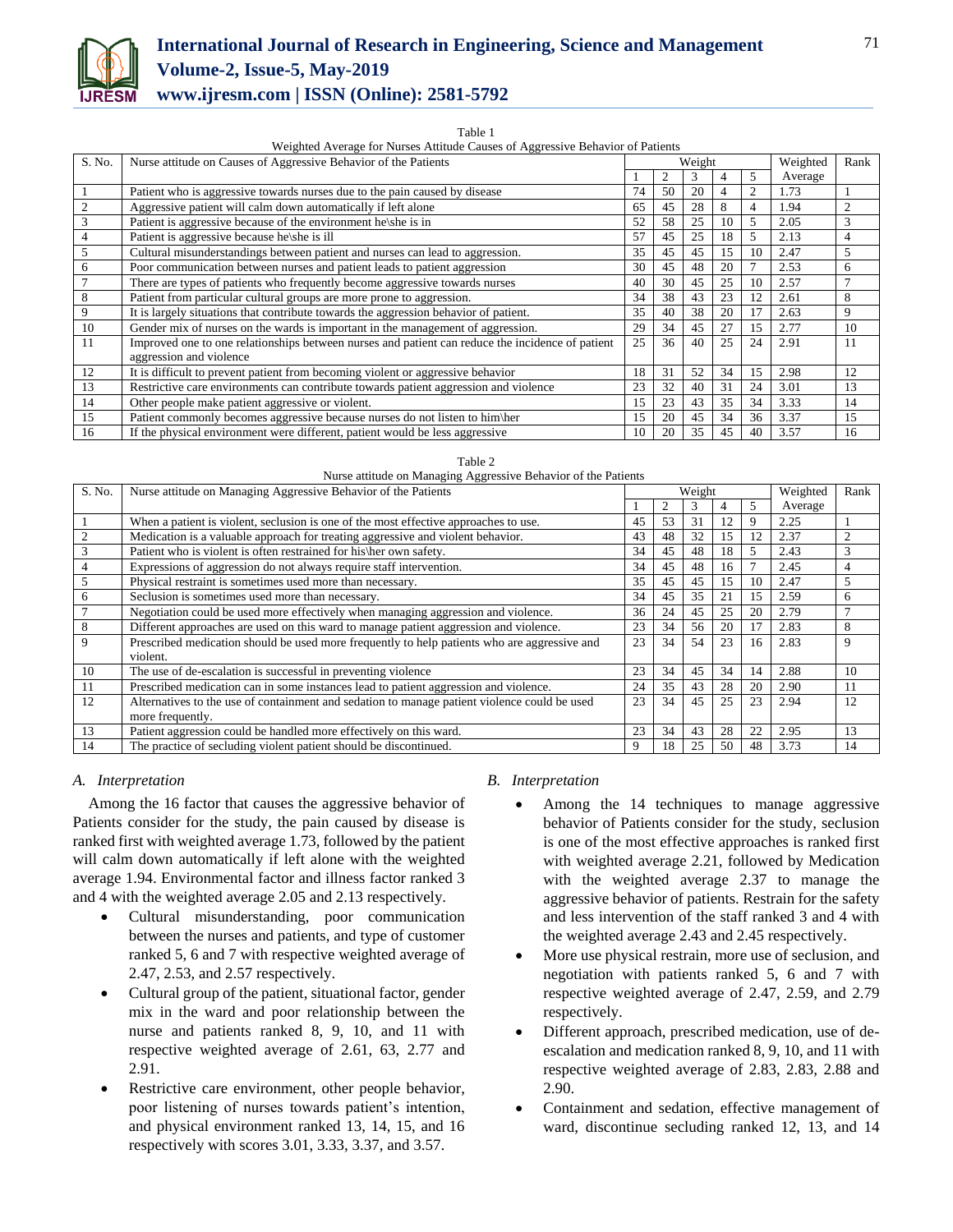

respectively with scores 2.94, 2.95, and 3.73.

#### *C. Chi-square test*

*1) Chi-square test between row variable (working shift) and column variable (age, monthly income, marital status and job position)*

- *Hypothesis:*
- *Ho:* There is no significant association between the Row Variable (Working Shift) and Column Variable (Age, Monthly Income, Marital Status and Job Position)
- H1: There is a significant association between the Row Variable (Working Shift) and Column Variable (Age, Monthly Income, Marital Status and Job Position)

| Table 3                                                         |
|-----------------------------------------------------------------|
| Chi Square Test between Row Variable (Working Shift) and Column |
| Variable (Age, Monthly Income, Marital Status and Job Position) |

| Column Variable       | Pearson Chi-Square   | DF | Asymp. Sig. (2-sided) |
|-----------------------|----------------------|----|-----------------------|
| Age                   | $12.760^{\circ}$     |    | .005                  |
| Monthly Income        | $1.790$ <sup>a</sup> | 8  | .409                  |
| <b>Marital Status</b> | $23.262^{\rm a}$     |    | .000                  |
| <b>Job Position</b>   | $91.400^{\circ}$     |    | .000                  |

## *D. Interpretation*

- *1) Work shift and age*
	- From the above table 4.3.1, the significant value for the Chi-Square Test between the Working shift and Age category is 0.005, which is less than 0.05. Hence null hypothesis is rejected and there is a significant association between Working shift and Age category. Also, the Chi-Square Value is 12.767a.
	- This indicates that the working shift for the nurse is allotted with respect to the age category of the nurses.
- *2) Work shift and monthly income*
	- The significant value between the work shift and monthly income is 0.409, which is greater than 0.05. Hence null hypothesis accepted and there is significant association between Working shift and Monthly income of the nurse. Also the Chi-Square value is 1.790a.
	- The above result indicates that the working shift of the nurses is does not depends on the monthly earning of the nurses.
- *3) Work shift and marital status*
	- The significant value between the work shift and Marital Status is 0.000, which is less than 0.05. Hence null hypothesis rejected and there issignificant association between Working shift and marital status of the nurse. Also the Chi-Square value is 23.262a.
	- This result indicates that the working shift for the nurses are allotted based on marital status of the respondent.
- *4) Work shift and job position*
	- The significant value between the work shift and job position is 0.000, which is less than 0.05. Hence null hypothesis rejected and there is significant association

between working shift and job position of the nurse. Also the Chi-Square value is 91.400a.

• From the above results it has been inferred that the job position also determine the working shift of the nurses.

#### *E. Chi-square test between experience in rdc as a nurse and patient management technique*

- *Ho:* There is no significant Association between the Row Variable (Years of Experience as a Nurse in RDC) and Column Variable (Working Shift, Effective handling of aggression of Patients, Use of medication to treat aggression of patients and seclusion is most effective to treat violent behavior).
- *H1:* There is no significant Association between the Row Variable (Years of Experience as a Nurse in RDC) and Column Variable (Working Shift, Effective handling of aggression of Patients, Use of medication to treat aggression of patients and seclusion is most effective to treat violent behavior).

| ∠ | ,000 | Table 4                                                          |
|---|------|------------------------------------------------------------------|
|   | 000  |                                                                  |
|   |      | Chi-Square Test between Experience in RDC as a Nurse and Patient |
|   |      | Management Technique                                             |

| $\ldots$                    |                      |    |             |  |  |  |  |  |
|-----------------------------|----------------------|----|-------------|--|--|--|--|--|
| Column Variable             | Pearson              | DF | Asymp. Sig. |  |  |  |  |  |
|                             | Chi-Square           |    | $(2-sided)$ |  |  |  |  |  |
| <b>Working Shift</b>        | 137.120 <sup>b</sup> |    | .000        |  |  |  |  |  |
| Effective handling of       | $87.400^\circ$       | 16 | .000        |  |  |  |  |  |
| aggression of Patients      |                      |    |             |  |  |  |  |  |
| Use of medication to treat. | $11.000^{\circ}$     | 16 | .004        |  |  |  |  |  |
| aggression of patients      |                      |    |             |  |  |  |  |  |
| seclusion is most effective | $57.600^{\circ}$     | 16 | .000        |  |  |  |  |  |
| to treat violent behavior   |                      |    |             |  |  |  |  |  |

#### *F. Experience in RDC and working shift*

- From the above table 4.3.3, the significant value for the Chi-Square Test between the Working shift and Experience in RDC is 0.000, which is less than 0.05. Hence null hypothesis is rejected and there is a significant association between Experience in RDC and Working shift. Also, the Chi-Square Value is 137.120a.
- This indicates that the working shift for the nurse is depends on the years of Experience in RDC as a nurse.

*G. Experience in rdc and effective handling of aggression of patients*

- The significant value between Experience in RDC and opinion on effective handling of aggression of the patient is 0.002, which is less than 0.05. Hence null hypothesis rejected and there is a significant association between Experience in RDC as a nurse and opinion on effective handling of aggression of the patient. Also the Chi-Square value is 87.400a.
- The above result indicates that Experience in RDC of the nurse and opinion on effective handling of aggression of the patient have the relationship.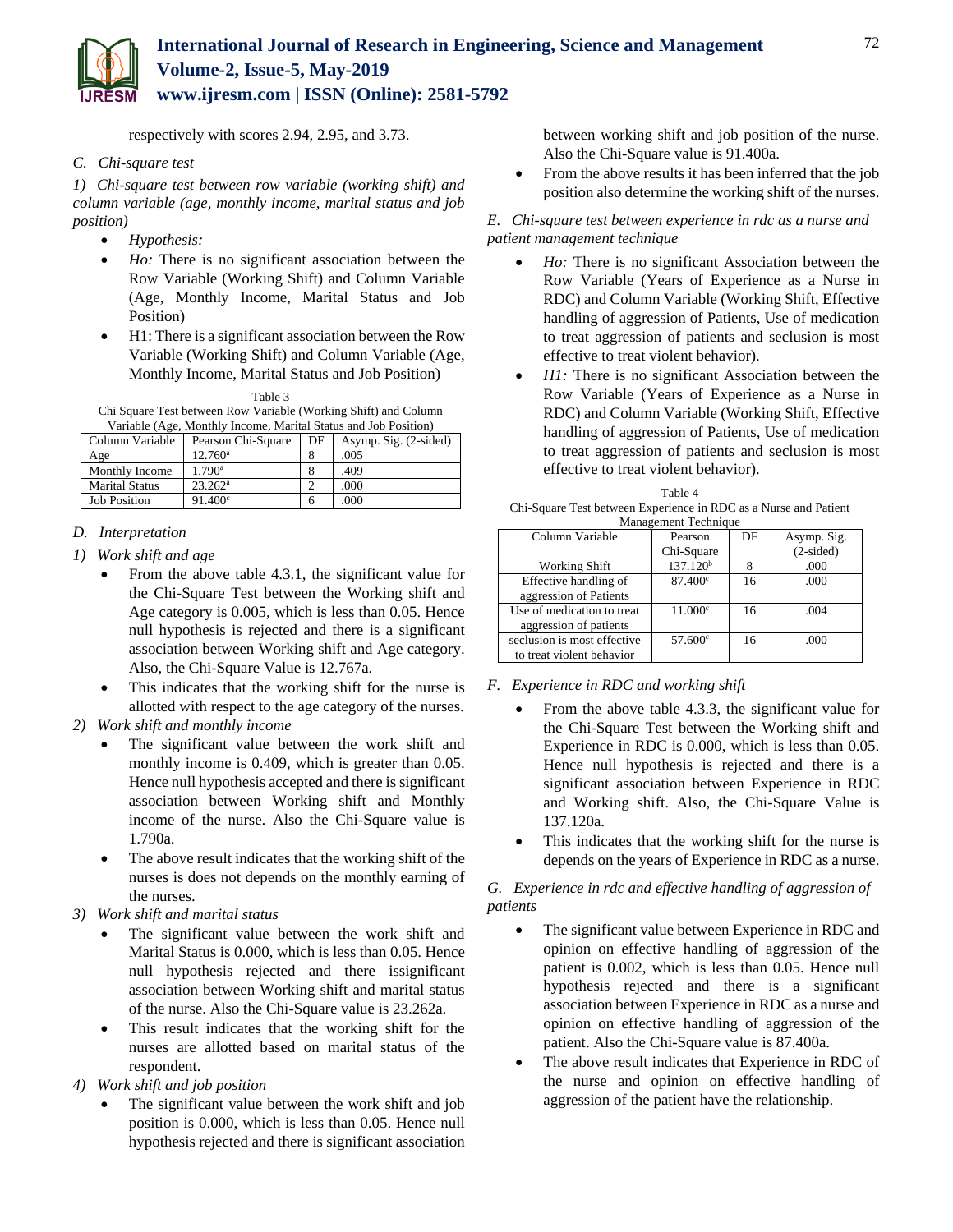

## *H. Experience in RDC and use of medication to treat aggression of patients*

- The significant value between Experience in RDC and use of medication to treat aggression of patients is 0.004, which is less than 0.05. Hence null hypothesis rejected and there is significant association between Experience in RDC and use of medication to treat aggression of patients. Also the Chi-Square value is 11.000a.
- This result indicates that the opinion on use of medication to treat aggression of patients has the relation with Experience in RDC of the nurse.

#### *I. Experience in RDC and seclusion is most effective to treat violent behavior*

- The significant value between the Experience in RDC and seclusion is most effective to treat violent behavior is 0.000, which is less than 0.05. Hence null hypothesis rejected and there is significant association between Experience in RDC and seclusion is most effective to treat violent behavior. Also the Chi-Square value is 57.600a.
- This result indicates that the opinion on seclusion is most effective to treat violent behavior with Experience in RDC of the nurse.

#### **5. Findings**

From the study, the following findings have been arrived

- 39% of the nurses working in Royal dental college are under 25 years of age, 30 % are 25-30 years, 16% are 31-35 years, 8% are 36-40 years and remaining 7% are having above 40 years of age.
- 57% of the nurses working in Royal dental college are unmarried and remaining 43% of nurses are married.
- 36% of the nurses working in Royal dental college are having less than 2 years of working experience as the hospital nurse, 32% are having 2 to 5 years of experience, 15% are having 5 to 10 years of experience, 12% are having 10 to 15 years of work experience and remaining 5% are having more than 15 years of experience.
- 52% of the nurses working in Royal dental college are having less than 2 years of working experience in royal dental college itself as the hospital nurse, 24% are having 2 to 5 years of experience in royal hospital, 13% are having 5 to 10 years of experience in royal hospital, 9% are having 10 to 15 years of work experience I Royal Hospital and remaining 2% are having more than 15 years of experience in Royal Dental college alone.
- It has been found that 32% of the respondent neutral towards facing difficulty to prevent patient from becoming violent or aggressive behavior, 23% of the respondent disagree, 21% of the respondents are agree,

12% of the respondents are Strongly agree and remaining 10% of the respondents are Strongly disagree on "It is difficult to prevent patient from becoming violent or aggressive behavior"

- 68% of the respondents either agree or strongly agree towards Patient is aggressive because he\she is ill.
- 47% of the respondent either strongly agree or agree that there are types of patients who frequently become aggressive towards nurses and 30% of the respondents are neutral towards the factor.
- 72% of the respondent strongly agree or towards Patient who is aggressive towards nurses due to the pain caused by the disease.
- 73% of the respondent strongly agree or agree towards Aggressive patient will calm down automatically if left alone.
- 74% of the respondent agree or strongly agree towards Patient is aggressive because of the environment he\she is in.
- Respondents have the evenly distributed response towards Restrictive care environments can contribute towards patient aggression and violence.
- 57% of the respondents either disagree or strongly disagree towards if the physical environment were different, patient would be less aggressive.
- 46% of the respondents either disagree or strongly disagree towards other people make patient aggressive or violent.
- 47% of the respondents either disagree or strongly disagree towards Patient commonly becomes aggressive because nurses do not listen to him\her.
- 50% of the respondents either agree or strongly agree towards Poor communication between nurses and patient leads to patient aggression.
- Evenly distributed response towards facing improved one to one relationships between nurses and patient can reduce the incidence of patient aggression and violence.
- 50% of the respondents either agree or strongly agree towards It is largely situations that contribute towards the aggression behavior of patient.
- 47% of the respondents either agree or strongly agree towards Patient from particular cultural groups are more prone to aggression.
- 53% of the respondents either agree or strongly agree towards Cultural misunderstandings between patient and nurses can lead to aggression.
- 37% of the respondent neutral towards Different approaches are used on this ward to manage patient aggression and violence.
- 61% of the respondents either agree or strongly agree towards Medication is a valuable approach for treating aggressive and violent behavior.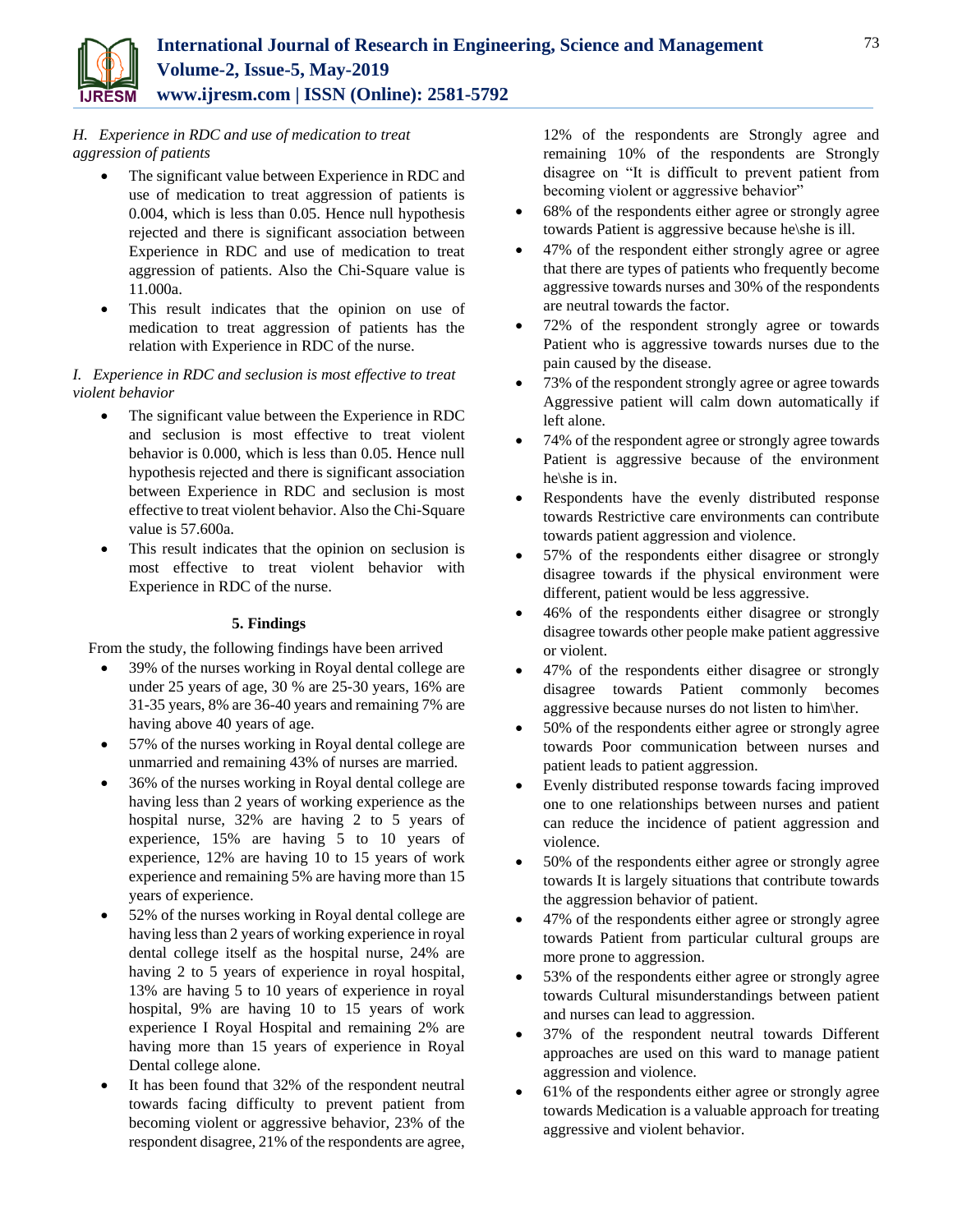

- 36% of the respondent neutral towards prescribed medication should be used more frequently to help patients who are aggressive and violent.
- 65% of the respondents either agree or strongly agree towards when a patient is violent, seclusion is one of the most effective approaches to use.
- 36% of the respondent neutral towards prescribed medication should be used more frequently to help patients who are aggressive and violent.
- 67% of the respondent either disagree or strongly disagree towards the practice of secluding violent patient should be discontinued.
- 53% of the respondents either agree or strongly agree towards Seclusion is sometimes used more than necessary.
- 53% of the respondents either agree or strongly agree towards Patient who is violent is often restrained for his\her own safety.

#### *A. Cause for aggressive behavior of the patients*

- Among the 16 factor that causes the aggressive behavior of Patients consider for the study, the pain caused by disease is ranked first with weighted average 1.73, followed by the patient will calm down automatically if left alone with the weighted average 1.94. Environmental factor and illness factor ranked 3 and 4 with the weighted average 2.05 and 2.13 respectively.
- Cultural misunderstanding, poor communication between the nurses and patients, and type of customer ranked 5, 6 and 7 with respective weighted average of 2.47, 2.53, and 2.57 respectively.
- Cultural group of the patient, situational factor, gender mix in the ward and poor relationship between the nurse and patients ranked 8, 9, 10, and 11 with respective weighted average of 2.61, 63, 2.77 and 2.91.
- Restrictive care environment, other people behavior, poor listening of nurses towards patient's intention, and physical environment ranked 13, 14, 15, and 16 respectively with scores 3.01, 3.33, 3.37, and 3.57.

#### *B. Management of aggressive behavior*

- Among the 14techniques to manage aggressive behavior of Patients consider for the study, seclusion is one of the most effective approaches is ranked first with weighted average 2.21, followed by Medication with the weighted average 2.37 to manage the aggressive behavior of patients. Restrain for the safety and less intervention of the staff ranked 3 and 4 with the weighted average 2.43 and 2.45 respectively.
- More use physical restrain, more use of seclusion, and negotiation with patients ranked 5, 6 and 7 with respective weighted average of 2.47, 2.59, and 2.79

respectively.

- Different approach, prescribed medication, use of deescalation and medication ranked 8, 9, 10, and 11 with respective weighted average of 2.83, 2.83, 2.88 and 2.90.
- Containment and sedation, effective management of ward, discontinue secluding ranked 12, 13, and 14 respectively with scores 2.94, 2.95, and 3.73.

#### *C. Suggestion and recommendation*

- A superior nursing team will help each other respond to patient needs, not ignore a patient's call because "he's not my patient.
- Ensure quality patient engagement is replicated throughout the care team, measuring for effectiveness and tracking for improvement.
- Poor performance by a member of the nursing team can degrade the entire team's performance.
- Hospitals should recruit, train and retain staff that understands the service side of the care experience.
- Educate the staff to the importance of including caregivers in caring for patients both in the hospital and at home.
- As partners, these individuals can be significant supporters to nurses' efforts to provide quality patient care.
- Build an empathic nursing staff that can effectively deliver care to the patient while also providing attention to the caregiver.

#### **6. Conclusion**

Role of the nurse in effective treatment is very crucial. Negative attitudes of the nurses towards aggressive behavior of the patients may results in the negative implications for patients' quality of life. This may negatively affect the quality of the service provided in hospital. Furthermore, a concern is that these patients will feel that nurses are not supportive, and they may, therefore, feel reluctant to access services. Patients are unlikely to respond to nurses who are ambivalent and appear to doubt people's motivation to change or, worse still, appear to hold negative stereotypes. Certainly, education and training strategies should tackle negative stereotypes with the aim of developing more sensitive and accessible services. However, this is a difficult challenge and the best interventions for controlling the aggressive behavior of the patients.

This study "Nurse Attitude towards Aggressive Behavior of Patients at Royal Dental College, Palakkad, Kerala has analyzed the various causes and techniques for managing the aggressive behavior of the patients. Overall attitude of the nurses are focused towards controlling the aggressive behavior of the patients. Nurses should understand the situation of the patients in the hospital and they have to provide empathic services to the patients. They should handle the aggressive behavior wisely so that they will understand the importance of